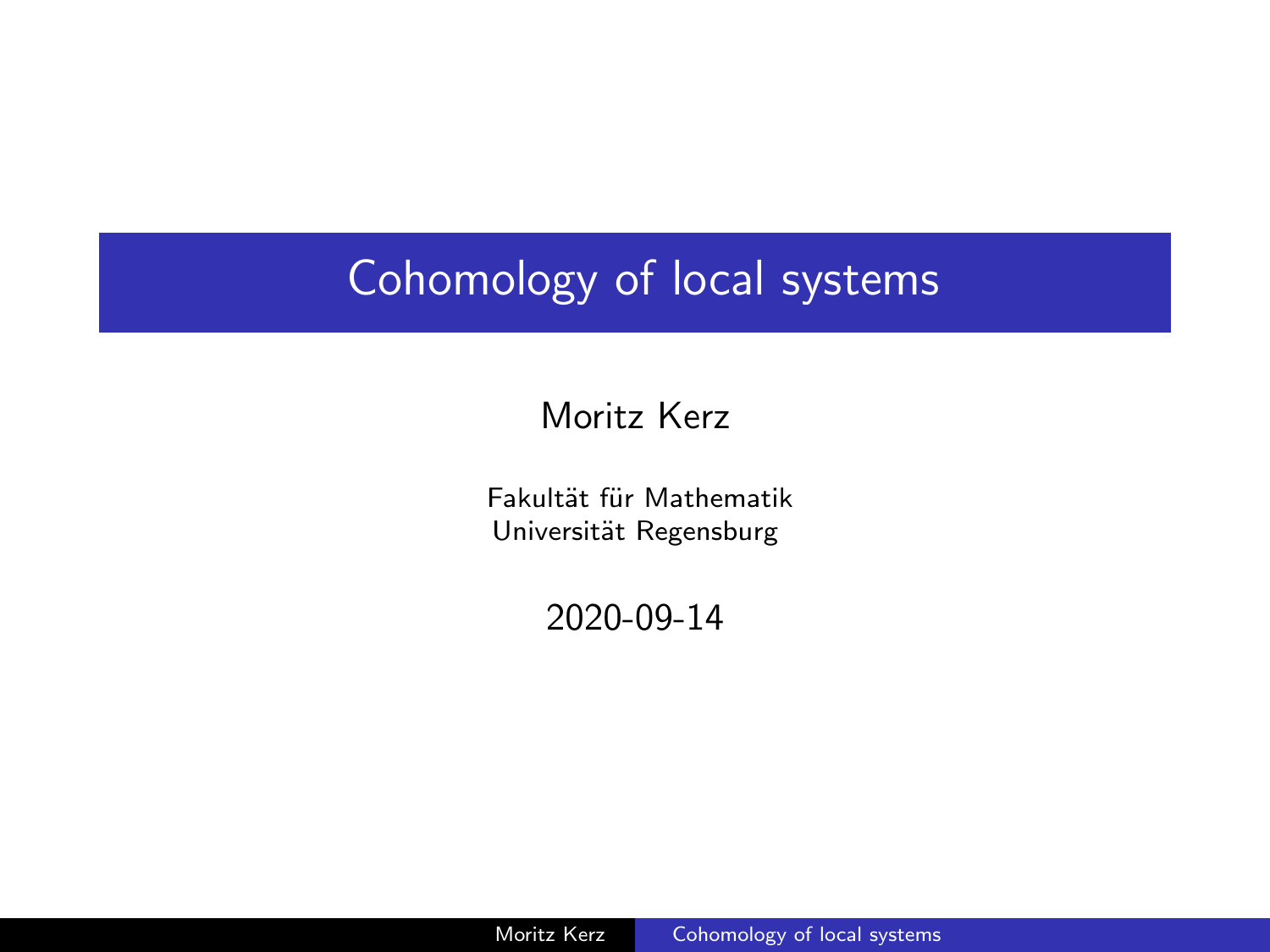### Fundamental group

X 'nice' topological space (e.g. finite, connected CW-complex),  $x_0 \in X$ .

 $\pi_1(X, x_0)$  fundamental group consists of continuous maps  $p: [0, 1] \rightarrow X$  with  $p(0) = p(1) = x_0$  up to homotopy  $(=$ deformation $).$ 



#### Example

 $X=\mathbb{C}^\times\simeq S^1\leadsto \pi_1(X,\mathsf{x}_0)=\mathbb{Z}$  $X = \mathbb{C} \setminus \{0, 1\} \rightsquigarrow \pi_1(X, x_0)$  = free group generated by the loops around 0 and 1.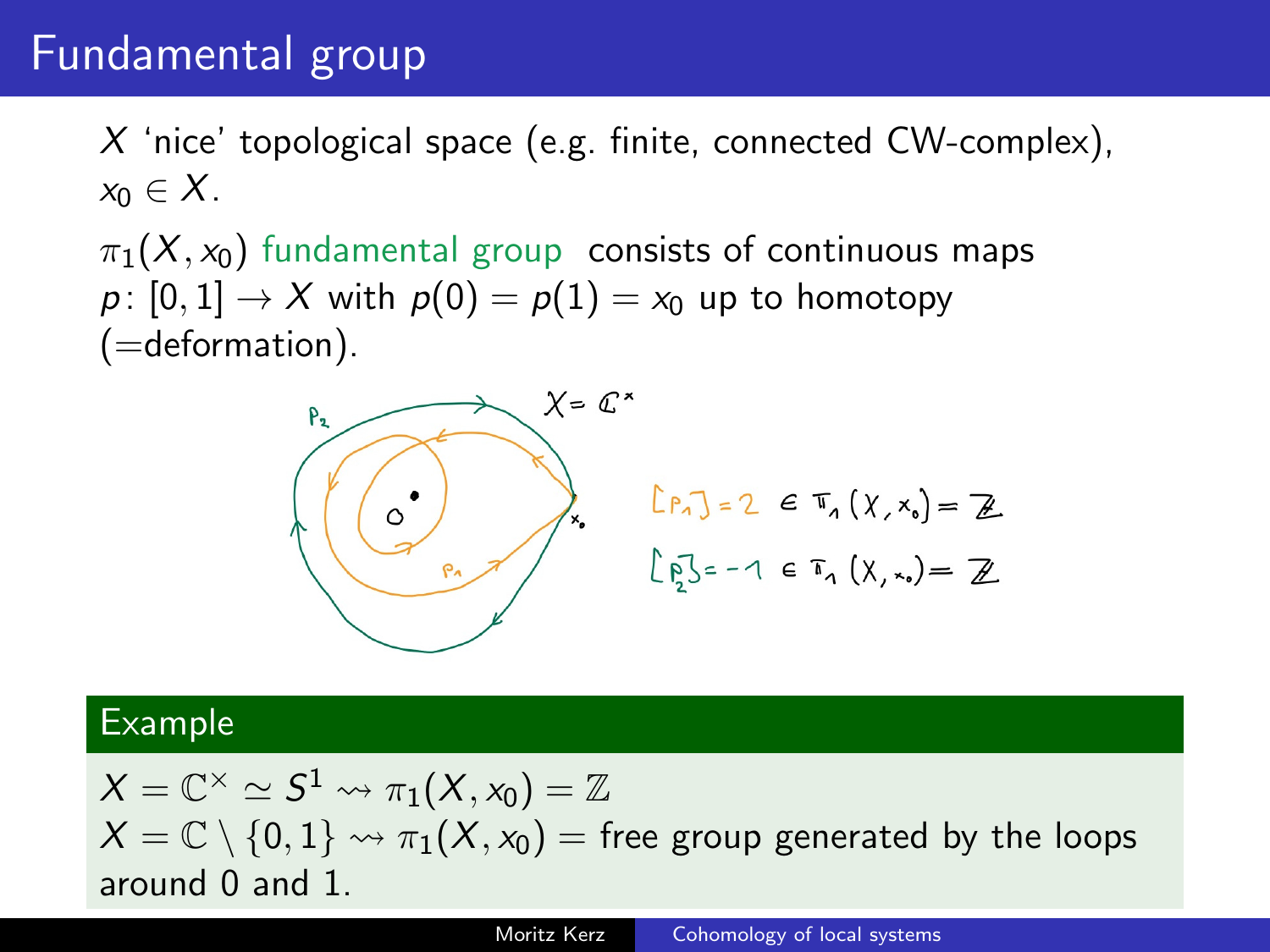A representation of rank  $r$  of a group  $G$  is a group homomorphism  $\rho: G \to GL_r(\mathbb{C}).$ 

Representations  $\rho_1, \rho_2$ :  $G \to GL_r(\mathbb{C})$  isomorphic if there is  $B\in \mathrm{GL}_r(\mathbb{C})$  such that  $\rho_1(g)=B\rho_2(g)B^{-1}$   $(g\in \mathcal{G}).$ 

 $\rho\colon\thinspace\mathsf{G}\to \text{GL}_r(\mathbb{C})$  is semi-simple  $\thinspace$  if for  $\rho$ -stable  $\mathsf{V}\subset \mathbb{C}^r$  there is  $\rho$ -stable complement  $W$ ,  $\mathbb{C}^r = V \oplus W$ .

#### Example

For  $G=\mathbb{Z}^2$ 

 $\{\text{reps. } G \to \text{GL}_r(\mathbb{C})\} \cong \{(B_1, B_2) \in \text{GL}_r(\mathbb{C})^2 | B_1 \cdot B_2 = B_2 \cdot B_1\}$  $\rho \mapsto (\rho(1, 0), \rho(0, 1)).$ 

 $\rho$  semi-simple  $\Leftrightarrow$   $B_1$ ,  $B_2$  diagonalizable.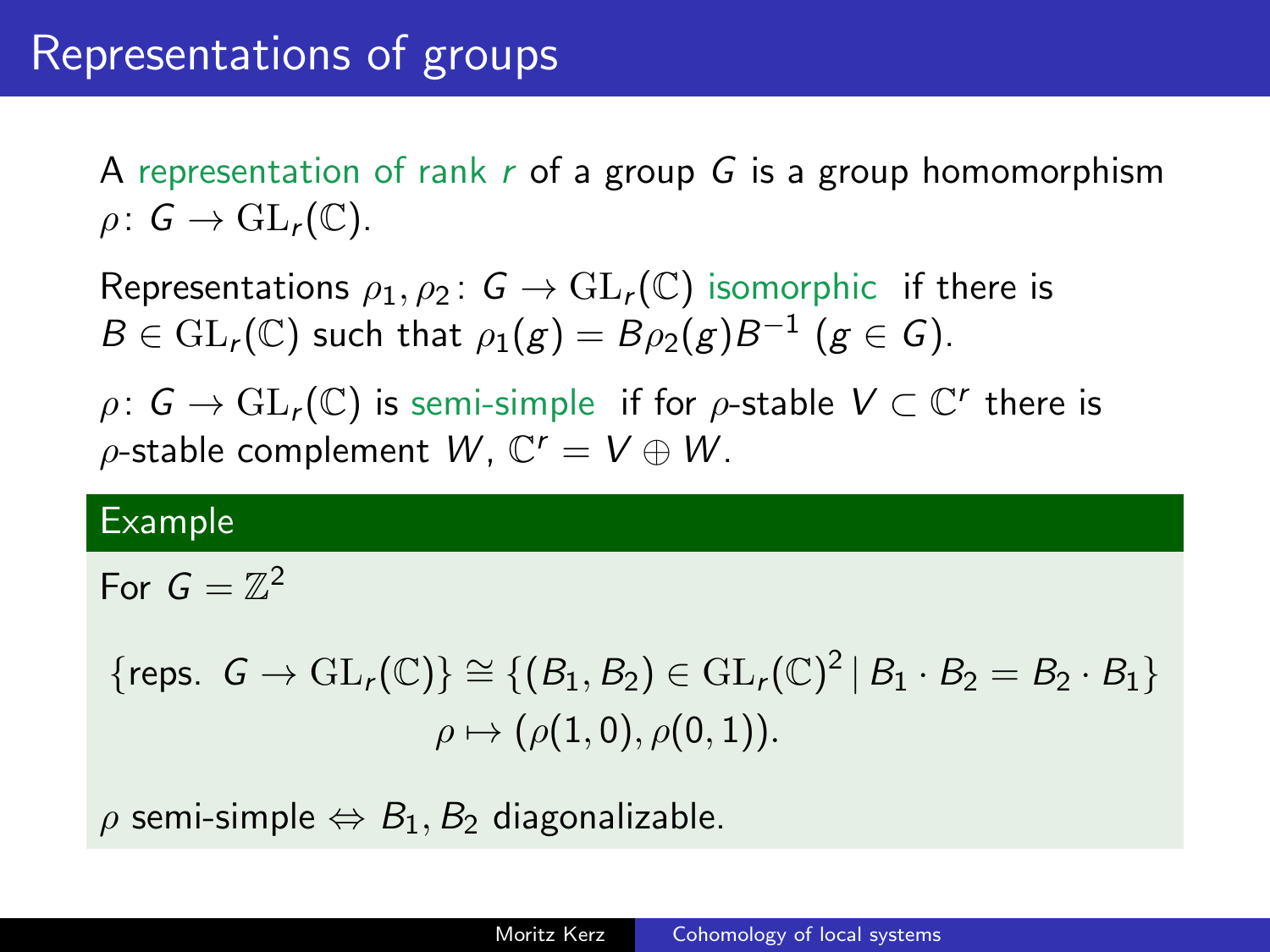## Local Systems

Local system L on X = covering  $\mathcal{L} \to X$  such that fibre  $\mathcal{L}_x$  is C-vector space of dimension  $r (x \in X)$ .

#### Example

The solutions of the hypergeometric differential equation

$$
z(1-z)\frac{d^2f}{dz^2} + (c - (a+b+1)z)\frac{df}{dz} - abf = 0
$$

form a local systems of rank 2 on  $\mathbb{C} \setminus \{0,1\}$ .

#### Fundamental theorem of covering spaces

There is a natural identification

{local systems  $\mathcal{L}/X$ }/iso. ≅ Hom $(\pi_1(X, x_0), GL_r(\mathbb{C}))/GL_r(\mathbb{C})$ .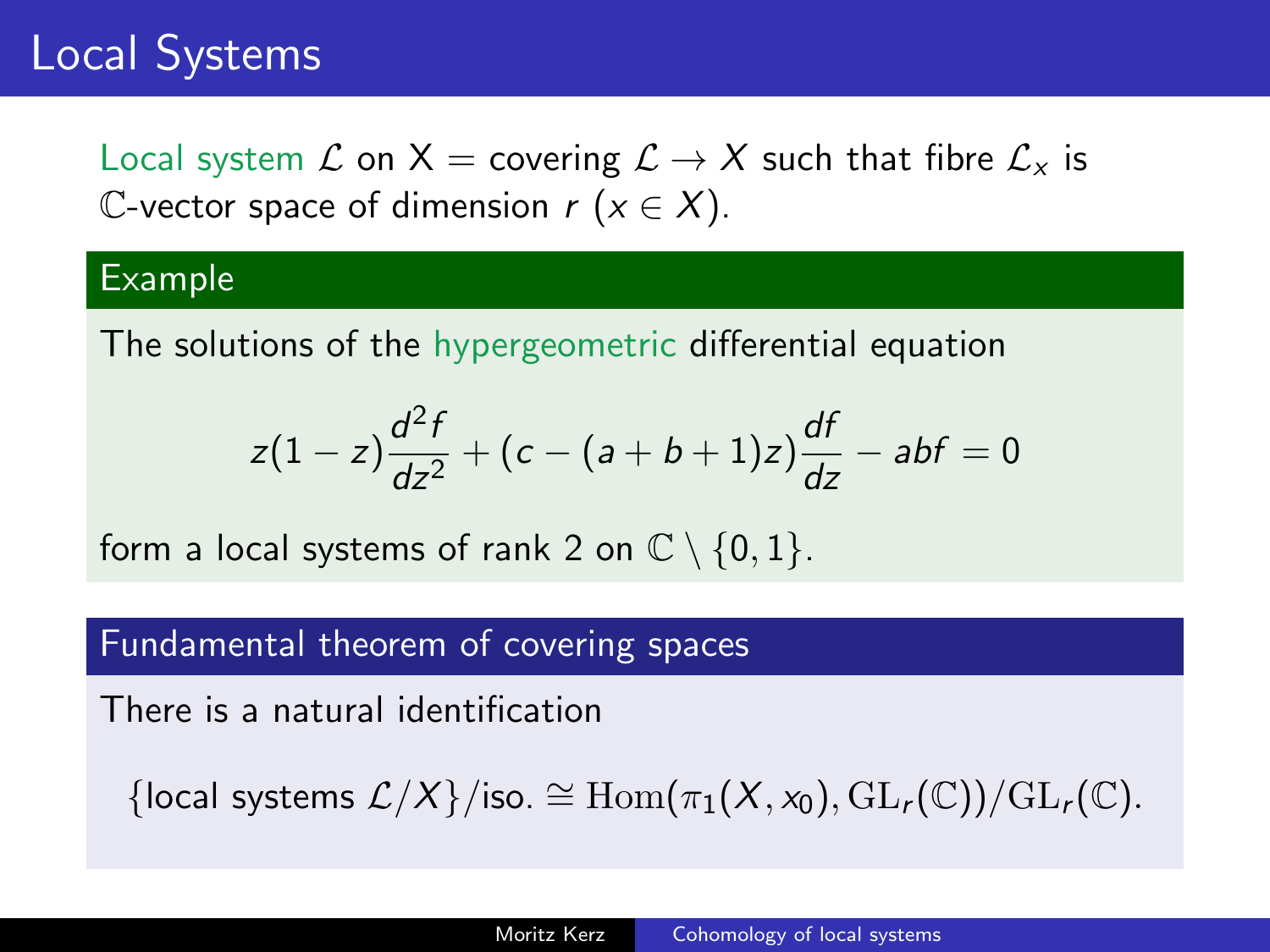## Algebraic varieties

 $P_1,\ldots,P_s\colon\mathbb{C}^{\textsf{N}}\to\mathbb{C}$  polynomials  $\rightsquigarrow$  an affine algebraic variety  $X = \{x \in \mathbb{C}^N \,|\, P_i(x) = 0\}.$ Restricting polynomials  $\mathbb{C}^N\to\mathbb{C}$  to  $X$  gives algebraic functions  $\mathcal{O}(X) \subset \{X \to \mathbb{C}\}.$ 

#### Example

 $\mathbb{C} \setminus \{0, 1\}$  can be identified with the affine algebraic variety

$$
\{(x,y,z)\in\mathbb{C}^3\,|\, xy=1,(x-1)z=1\}
$$

by  $x \mapsto (x, 1/x, (1/(x - 1))$ .

#### Topology of algebraic varieties

An algebraic variety  $X\subset \mathbb C^N$  with the subspace topology is 'nice' and the fundamental group  $\pi_1(X, x_0)$  is finitely presented  $\langle g_1, \ldots, g_n|r_i \rangle$ .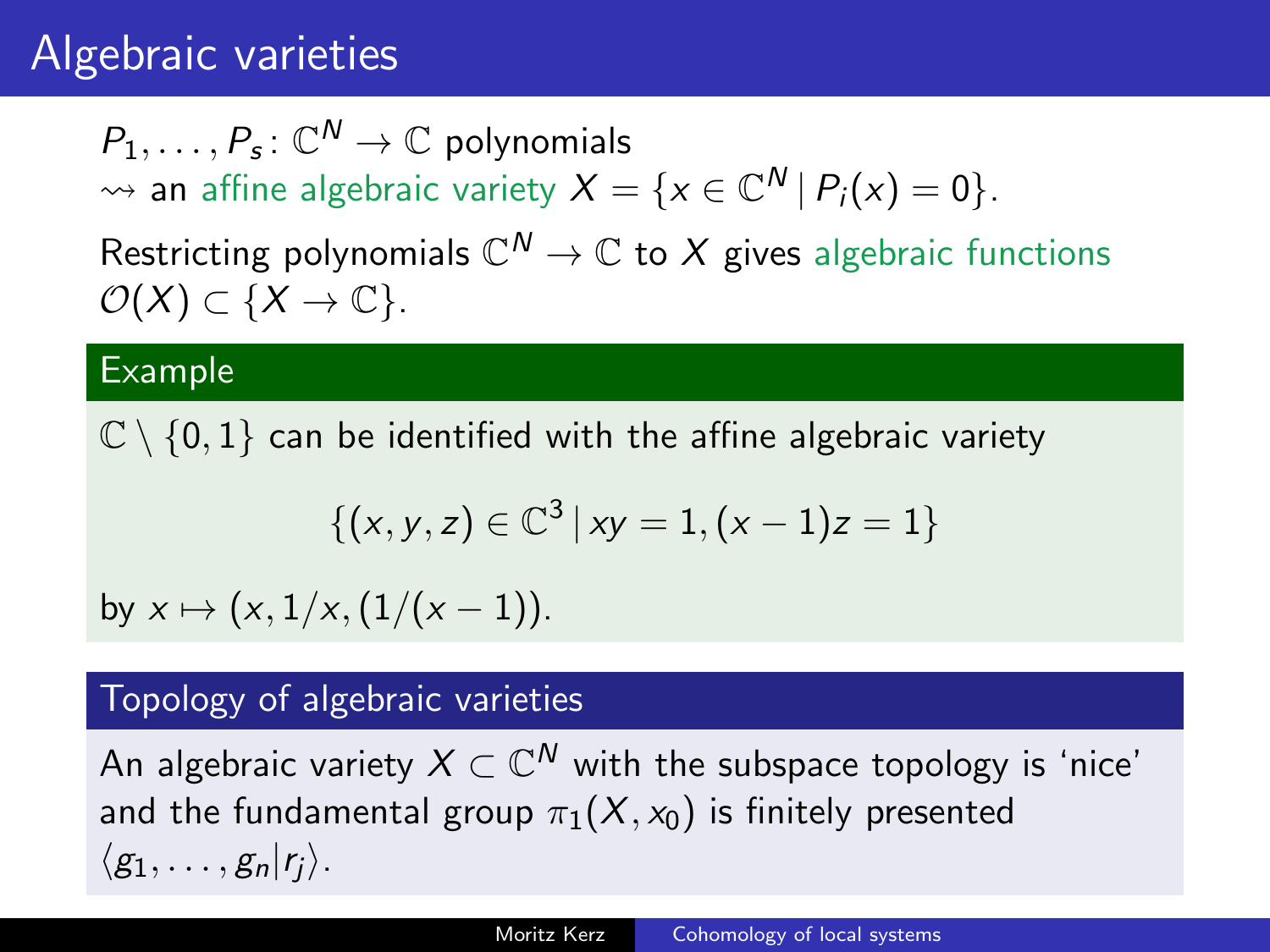## The character variety

Finitely presented group  $\pi = \langle g_1, \ldots, g_n|r_i \rangle \rightsquigarrow$ 

$$
\operatorname{Hom}(\pi,\operatorname{GL}_r(\mathbb{C}))=\{\underline{B}\in\operatorname{GL}_r(\mathbb{C})^n\,|\,r_j(\underline{B})=0\}
$$

affine algebraic variety  $\mathrm{Ch}_{r,\mathbb{C}}^{\pi,\square}$  parameterizing all framed representations of  $\pi$ .

 $\mathcal{O}(\mathrm{Ch}_{r,\mathbb{C}}^{\pi,\square})^{\mathrm{GL}_r(\mathbb{C})}$  algebraic functions invariant by conjugation  $\rightsquigarrow$  character variety

$$
\mathrm{Ch}^{\pi}_{\text{r},\mathbb{C}}=\mathrm{Ch}^{\pi,\square}_{\text{r},\mathbb{C}}/\!/\mathrm{GL}_{\text{r}}(\mathbb{C})=\mathrm{Spm}\,\mathcal{O}(\mathrm{Ch}^{\pi,\square}_{\text{r},\mathbb{C}})^{\mathrm{GL}_{\text{r}}(\mathbb{C})}
$$

### Invariant theory

(1) The map  $\mathrm{Hom}(\pi,\mathrm{GL}_r(\mathbb{C}))/\mathrm{GL}_r\to\mathrm{Ch}_{r,\mathbb{C}}^\pi$  is surjective but not injective in general.

 $(2)$   $\mathrm{Ch}_{r,\mathbb{C}}^{\pi}$  parameterizes semi-simple isomorphism classes of representations  $\pi_1(X, x_0) \to \mathrm{GL}_r(\mathbb{C})$ .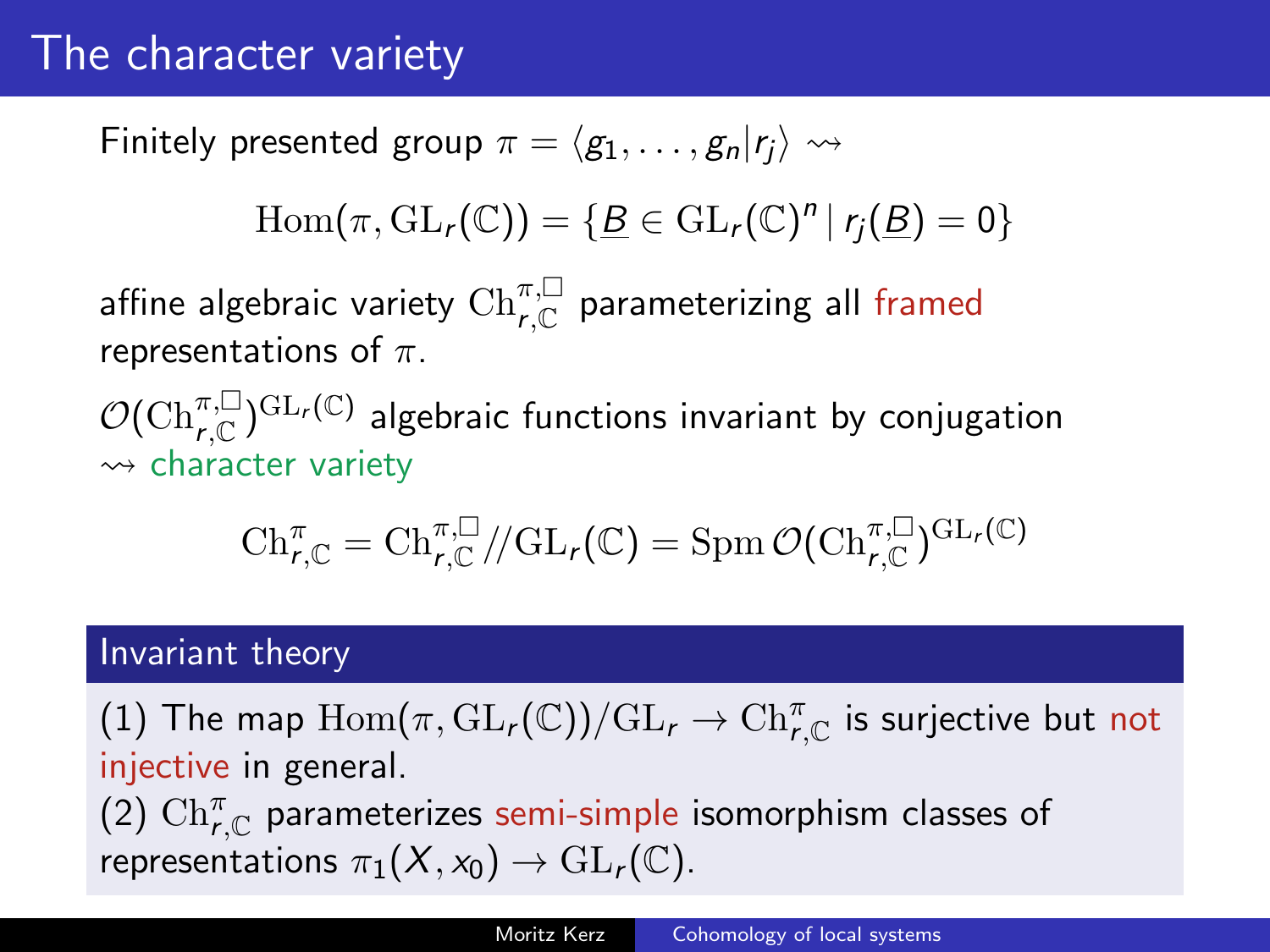## A guiding question

### **Metaquestion**

How do 'natural' subvarieties of  $\mathrm{Ch}_{r,\mathbb{C}}^{\pi_1(X,\mathsf{x}_0)}$  look like if  $X$  is an algebraic variety.

#### Example

For  $X = \mathbb{C} \setminus \{0, 1\}, \pi_1(X, x_0) = \langle g_1, g_2 | \rangle$ ,  $r = 1$  we get an algebraic torus

$$
\mathrm{Ch}_{1,\mathbb{C}}^{\pi_1(X,x_0)}=\mathrm{Hom}(\pi_1(X,x_0),\mathbb{C}^\times)=(\mathbb{C}^\times)^2.
$$

A 'nice' quasi-linear subset of this  $\mathrm{Ch}_{1,\mathbb{C}}^{\pi_1(X,\mathsf{x}_0)}$  is for example  $\{(x, y) \in (\mathbb{C}^{\times})^2 | x^j y^k = \mu \}$   $(j, k \in \mathbb{Z}, \mu \in \mathbb{C}^{\times}$  root of unity).

In general for rank 1,  $\pi = \pi_1(X, x_0)$ 

 $\mathrm{Ch}_{1,\mathbb{C}}^\pi = \text{(finite group)} \times \text{(algebraic torus)}.$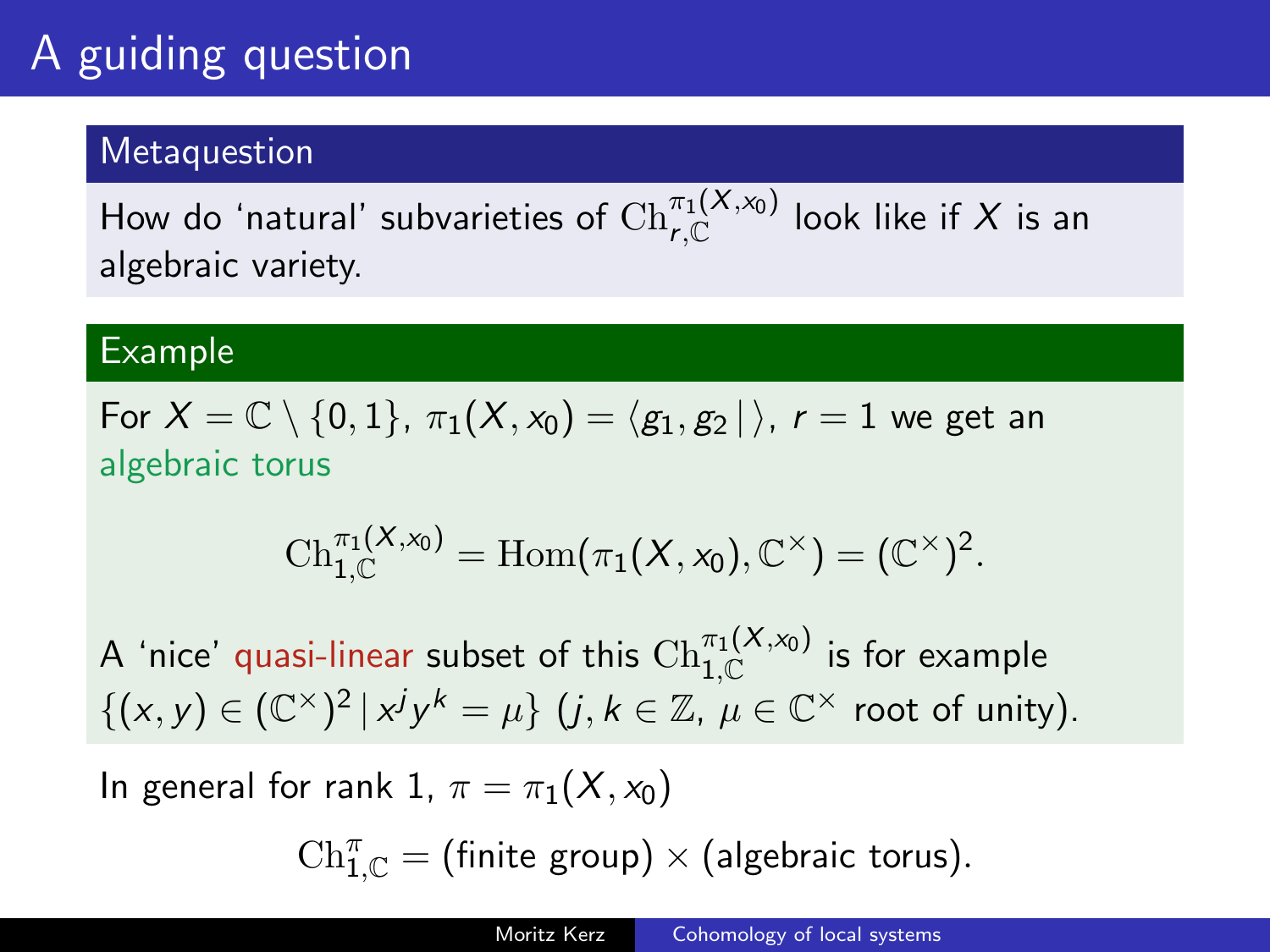Cohomology with coefficients in local system  $\mathcal L$  is finite dimensional  $\mathbb C$ -vector space  $H^i(X,\mathcal L),$   $h^i(\mathcal L)=\dim_\mathbb{C} H^i(X,\mathcal L).$ 

Jumping loci

The jumping loci

$$
\Sigma_X^i(j) = \{ \mathcal{L} \text{ semi-simple} \, | \, h^i(\mathcal{L}) > j \} \subset \mathrm{Ch}_{r, \mathbb{C}}^\pi
$$

are closed subvarieties.

### **Metaconjecture**

If  $X$  is an algebraic variety itself then the jumping loci  $\Sigma_X^i(j)$  are 'very special' subvarieties of  $\mathrm{Ch}_{\mathsf{r},\mathbb{C}}^\pi \leadsto$  for rank  $1$  quasi-linear and motivic.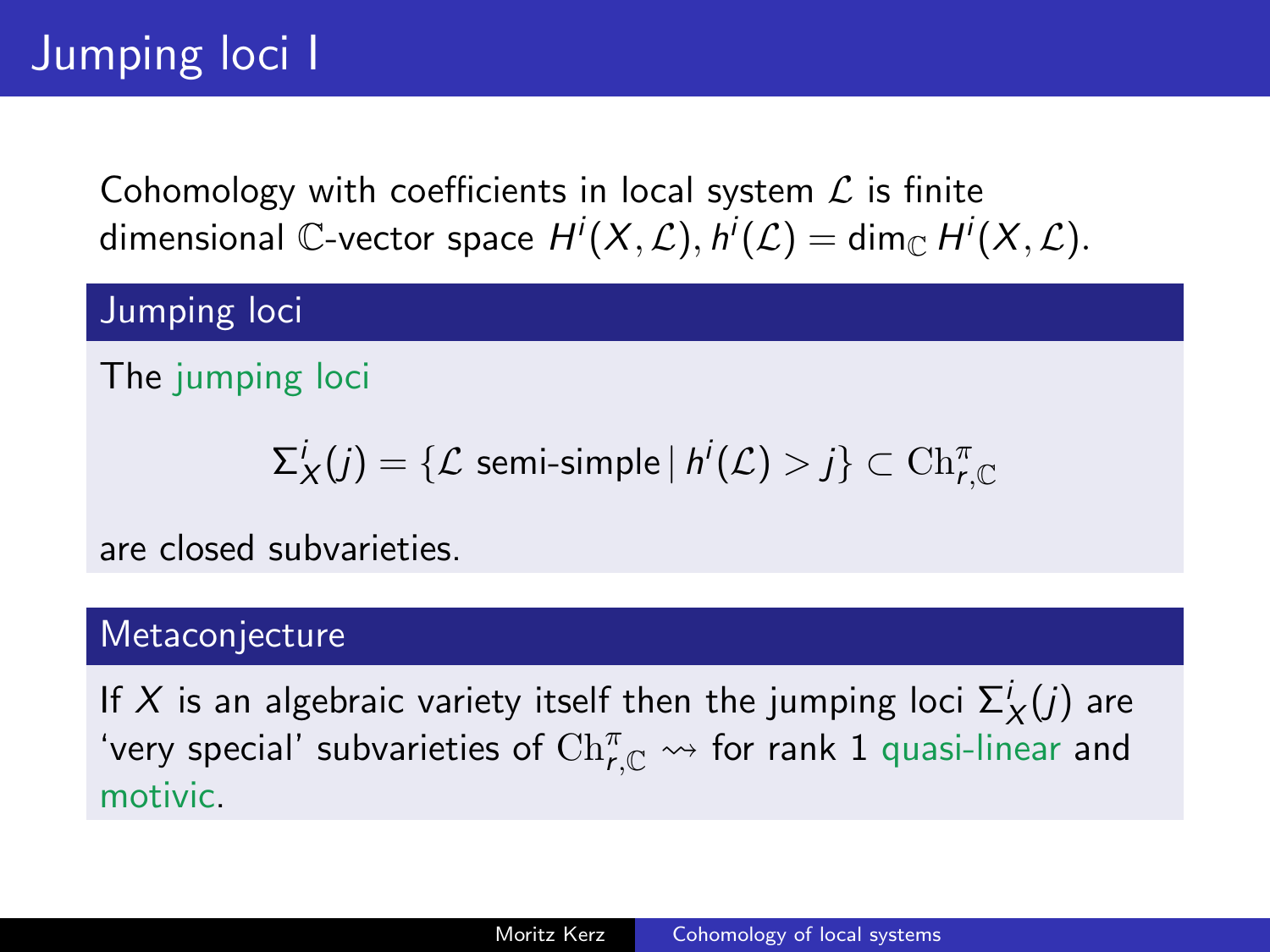Now  $X$  is (affine) algebraic variety, e.g.  $X = \{x \in \mathbb{C}^N \,|\, P_i(x) = 0\}$ with  $P_i\colon\mathbb{C}^{\textsf{N}}\to\mathbb{C}$  polynomials.

Theorem (Green-Lazarsfeld, Simpson, Budur-Wang,. . ., Esnault-K)

If X is non-combinatorial then for rank 1 the jumping loci  $\Sigma_X^i(j)$ are quasi-linear and motivic in  $\mathrm{Ch}_{1,\mathbb{C}}^\pi.$ 

#### Remark

- G-L, S and B-W use complex analysis/geometry and transcendental number theory  $\rightsquigarrow$  theorem for  $X/\mathbb{C}$  smooth.
- We use arithmetic of  $Gal(\overline{\mathbb{Q}}/\mathbb{Q})$ .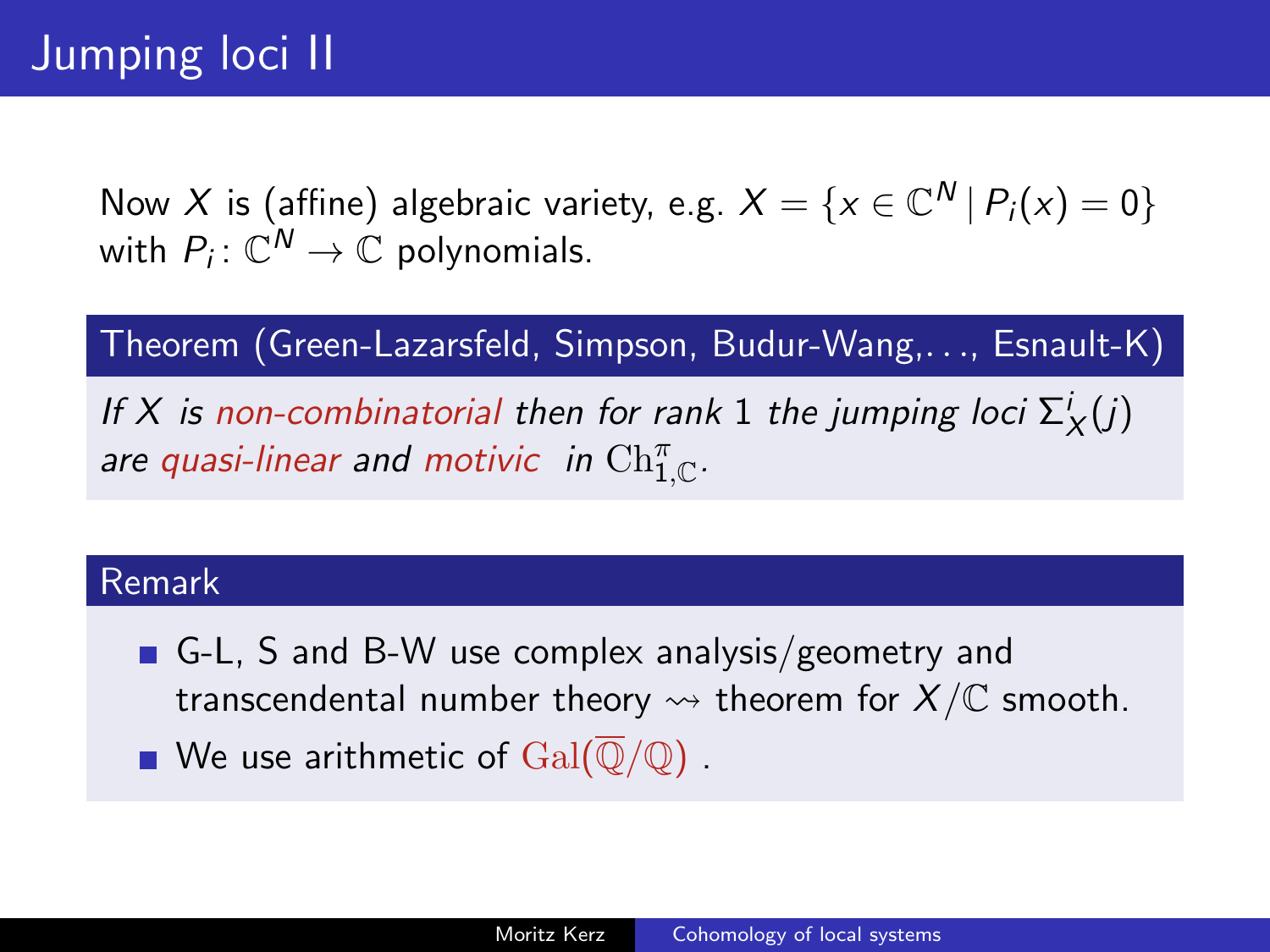## Non-combinatorial varieties

Example: a highly combinatorial variety  $X$ :



#### X non-combinatorial

In general the homotopy type of (affine) algebraic varieties can be anything (of finite type); just glue affine spaces. We say X is non-combinatorial if for any Zariski dense  $U \subset X$  the map  $H_1(U, \mathbb{Q}) \to H_1(X, \mathbb{Q})$  is surjective. Normal varieties are non-combinatorial.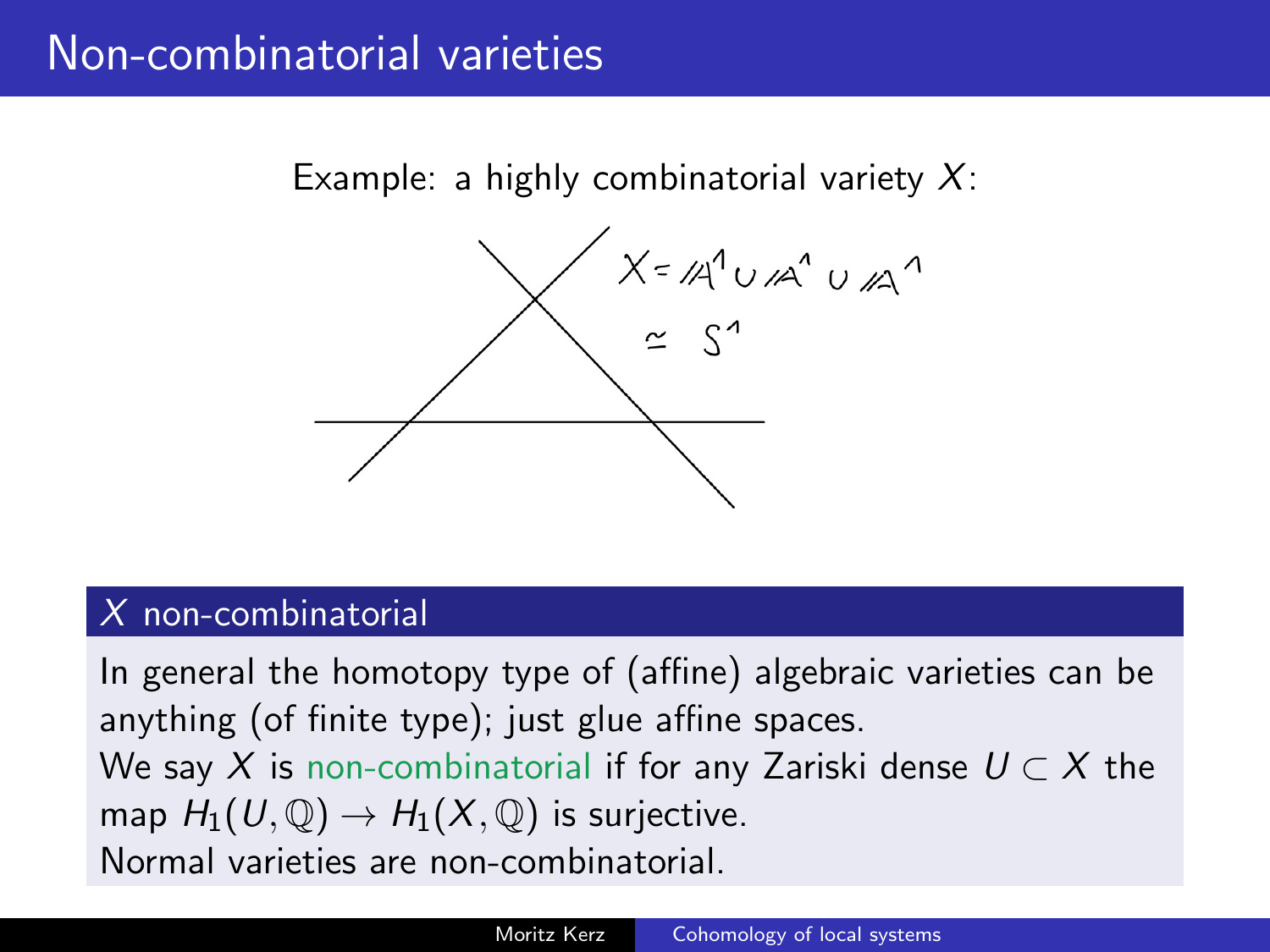Now  $\pi = \pi_1(X, x_0)^{\text{ab}}$  is abelianized fundamental group.

### Quasi-linear

 $\mathcal{S}\subset\mathrm{Ch}_{1,\mathbb{C}}^{\pi}=\mathrm{Hom}(\pi,\mathbb{C}^{\times})$  is quasi-linear if it is a finite union of subvarieties of the form

 $\chi\cdot\mathcal{T}$  with  $\chi\in \mathrm{Hom}(\pi,\mathbb{C}^{\times})$  torsion,  $\mathcal{T}=\mathrm{Hom}(\tilde{\pi},\mathbb{C}^{\times})$  subtorus

with  $\tilde{\pi}$  torsion free quotient of  $\pi$ .

#### **Motivic**

S is motivic if above  $\tilde{\pi}$  are quotient Hodge structures of  $\pi = H_1(X, \mathbb{Z})$  (for X connected).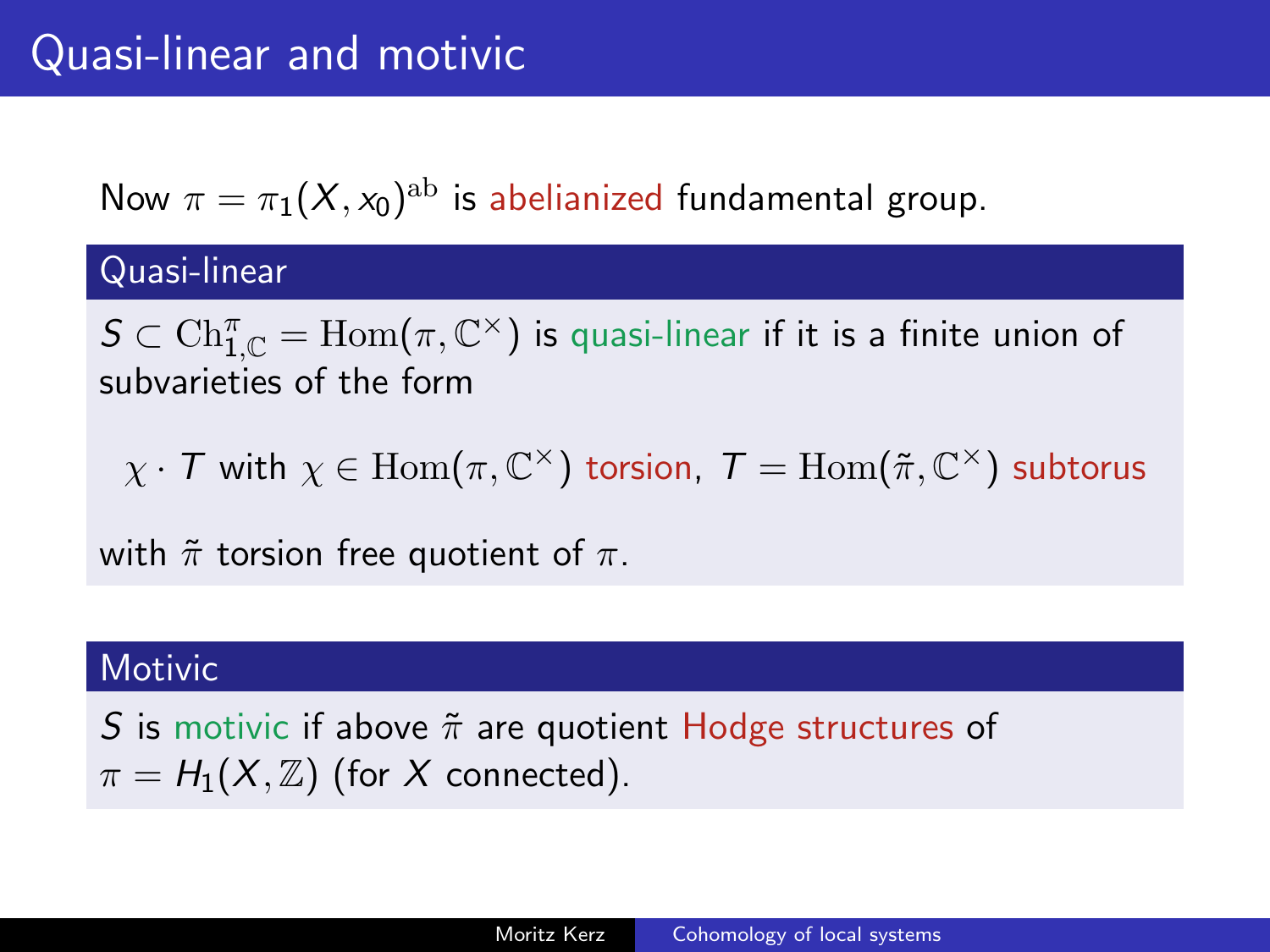## Simpson's analytic method

 $X/\mathbb{C}$  smooth, projective variety

line bundle  $L/X$ ,  $\quad \nabla\colon L\to L\otimes_{{\mathcal O}_X}\Omega^1_X$  flat connection  $\rightsquigarrow$  rank 1 local system  $\mathrm{RH}(L,\nabla) := \ker(\nabla^{\mathrm{an}})$ 

 $Pic^{\nabla}(X) =$  variety of flat connections on line bundles/X

### Riemann-Hilbert correspondence

 $\mathrm{RH}\colon \mathrm{Pic}^\nabla(X) \xrightarrow{\sim} \mathrm{Ch}_{1,\mathbb{C}}^\pi$  is an isomorphism of complex manifolds (not of algebraic varieties).

In general  ${\rm Pic}^\nabla(X)$  is not affine but  $\mathrm{Ch}_{1,\mathbb{C}}^\pi$  is affine .

#### Example

For  $X/\mathbb{C}$  smooth, projective curve  $\leadsto$  surjective morphism  $Pic^{\nabla}(X) \to J(X), \quad (L, \nabla) \mapsto L$  to projective variety.  $J(X) = (\Omega^1(X))^* / H_1(X, \mathbb{Z}) =$  Jacobian variety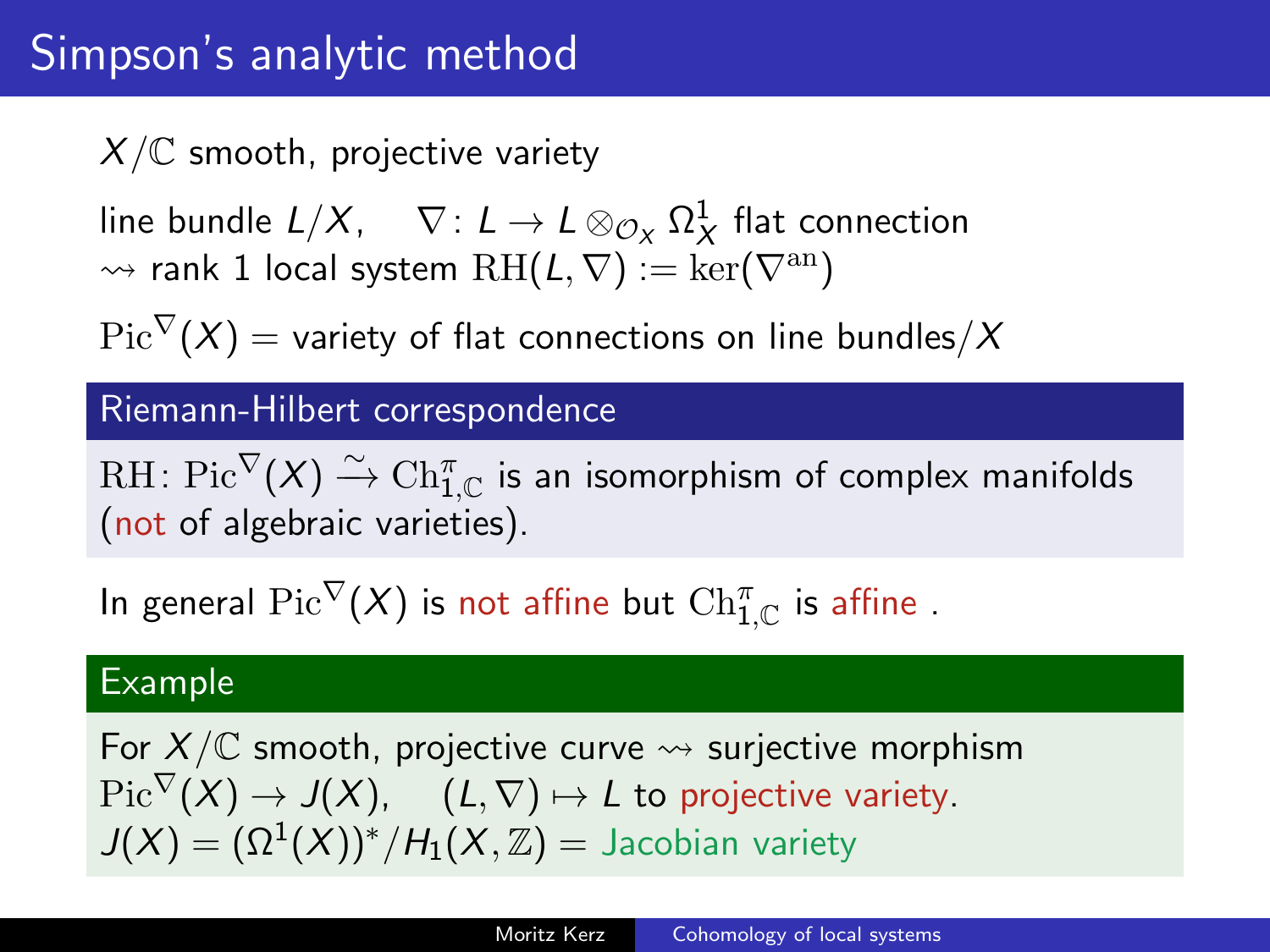Assume that X is smooth, projective variety defined over  $\overline{\mathbb{Q}} \subset \mathbb{C}$ .

Theorem (Simpson)

For a subvariety  $S\subset \mathrm{Ch}_{1,\overline{\mathbb{Q}}}^\pi$  with  $\mathrm{RH}^{-1}(S)\subset \mathrm{Pic}^\nabla(X)$  subvariety defined over  $\overline{0}$  $\Rightarrow$  S is quasi-linear and motivic.

Idea of proof (without torsion property): Assume theorem false and intersect S with suitable algebraic curve  $C \subset \text{Pic}^{\nabla}(X)$  like  $C = \{(\mathcal{O}_X, d + t\alpha) | t \in \mathbb{C}\}\ (\alpha \in \Omega^1(X)).$ 

- $\mathrm{RH}^{-1}(\mathcal{S})\cap\mathcal{C}$  is proper subvariety of  $\mathcal{C}$ , so is finite.
- S  $\cap$  RH(C) = {zeros of  $a_1$  exp( $u_1t$ ) +  $\cdots$  +  $a_5$  exp( $u_5t$ )}  $(a_i \in \mathbb{C}^\times, u_i \in \mathbb{C}$  different,  $s > 1$ ) countable infinite.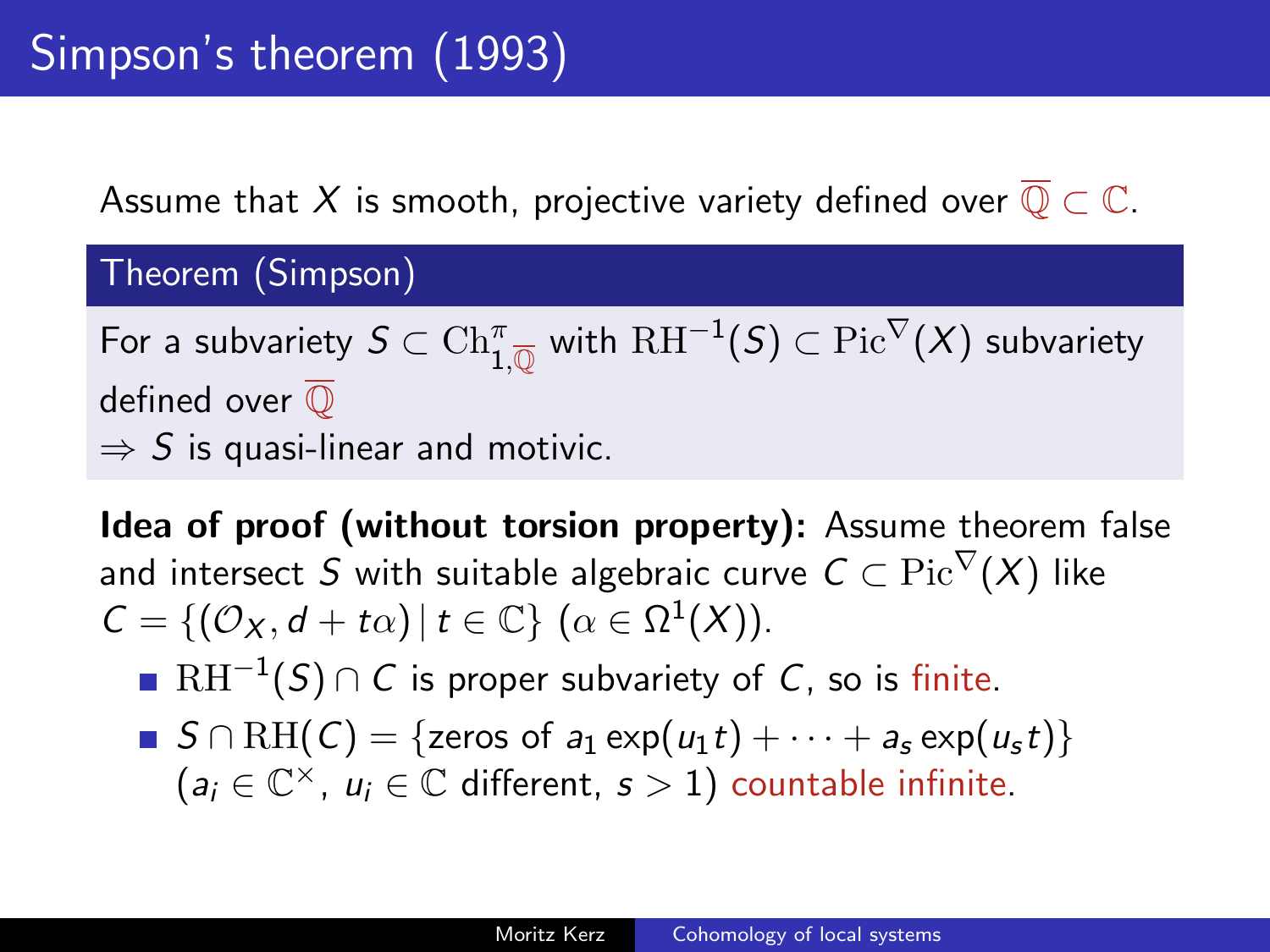## New arithmetic method

**Idea:** Work with  $\overline{\mathbb{Q}}_{\ell} \cong \mathbb{C}$ .

Assume  $X/\mathbb{Q}$ ,  $x_0 \in X(\mathbb{Q})$  and let  $G = \text{Gal}(\overline{\mathbb{Q}}/\mathbb{Q})$ ,  $\hat{\pi} =$  profinite completion of  $\pi = \pi_1(X, x_0)$ .

#### Riemann's existence theorem

There is a natural action of G on  $\hat{\pi}$ .

$$
\varphi\colon \mathrm{Hom}_{\mathrm{cont}}(\widehat{\pi},\mathrm{GL}_{r}(\overline{\mathbb{Q}}_{\ell}))\to \mathrm{Ch}_{\overline{\mathbb{Q}}_{\ell}}^{\pi}.
$$

Compose  $\rho \in \mathrm{Hom}_{\mathrm{cont}}(\widehat{\pi}, \mathrm{GL}_r(\overline{\mathbb{Q}}_{\ell}))$  with  $\pi \to \widehat{\pi}$  and semi-simplify.

### Theorem (Esnault-K)

For  $r = 1$ ,  $S \subset \mathrm{Ch}_{1,\overline{\mathbb{Q}}_{\ell}}^{\pi}$  irreducible subvariety,  $\varphi^{-1}(S) \neq \varnothing$ stabilized by G  $\Rightarrow$  S is quasi-linear and motivic.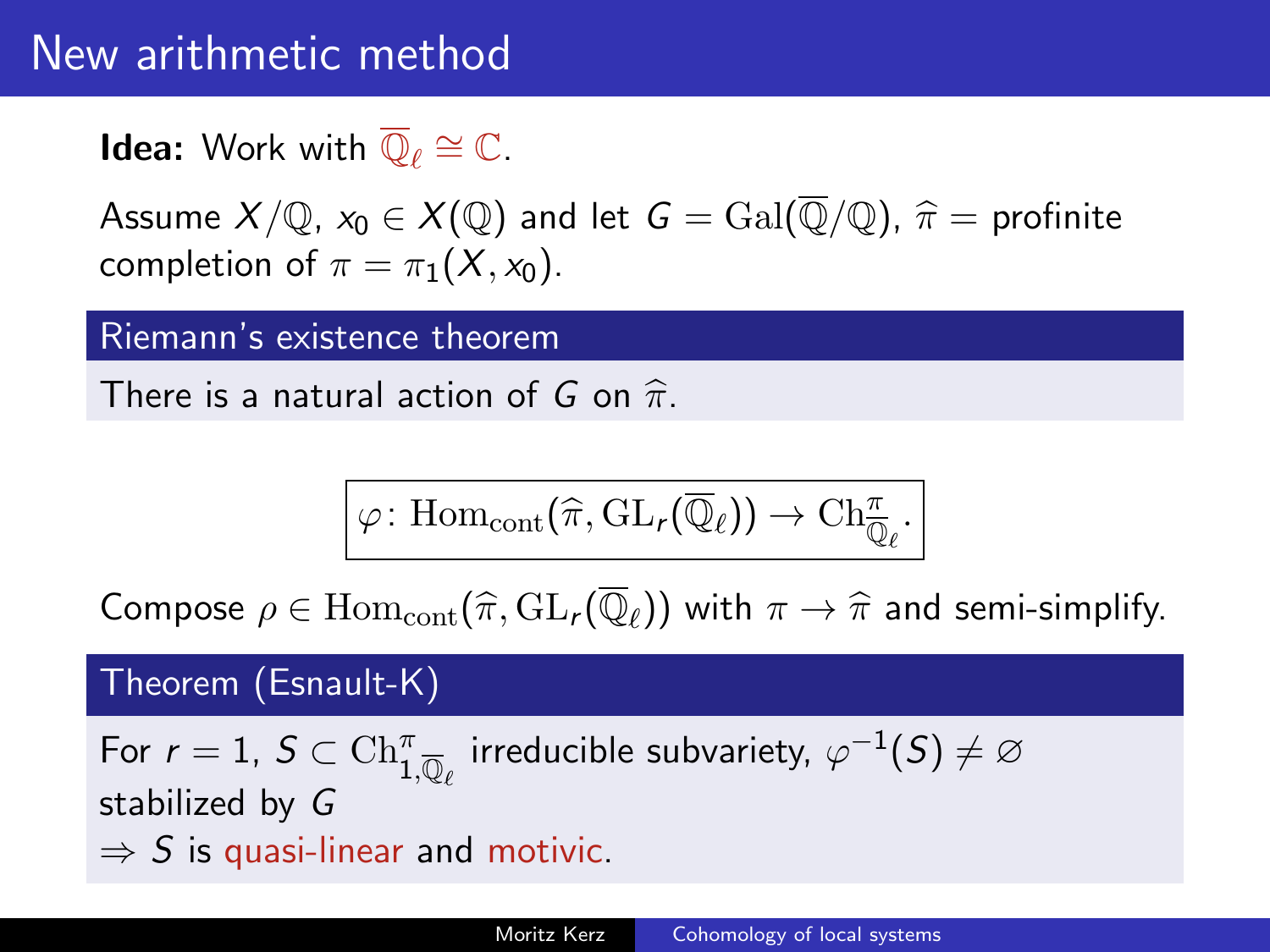Using  $\ell$ -adic exponential map

$$
\text{exp}\colon z\mapsto \sum_{i=0}^\infty \frac{1}{i!}z^i \quad \text{convergent for } |z|_\ell<\ell^{-\frac{1}{\ell-1}} \quad (z\in \overline{\mathbb{Q}}_\ell)
$$

one linearizes the problem from  $\mathcal{S} \subset (\overline{\mathbb{Q}}_\ell^\times)$  $\binom{x}{\ell}$ <sup>n</sup> to

$$
\mathcal{S}^{\mathrm{Lie}} = \textnormal{exp}^{-1}(\mathcal{S}) \subset (\overline{\mathbb{Q}}_{\ell})^n.
$$

There is a special element  $\sigma \in G$  (Bogomolov) such that  $\sigma\colon (\overline{\mathbb{Q}}_\ell)^n \to (\overline{\mathbb{Q}}_\ell)^n$  is multiplication by a scalar  $\notin$  {roots of unity}.

Exercise from Analysis III (?)

A closed submanifold  $\mathcal S$  of  $(\overline{\mathbb Q}_\ell)^n$  stabilized by  $\sigma$  is linear.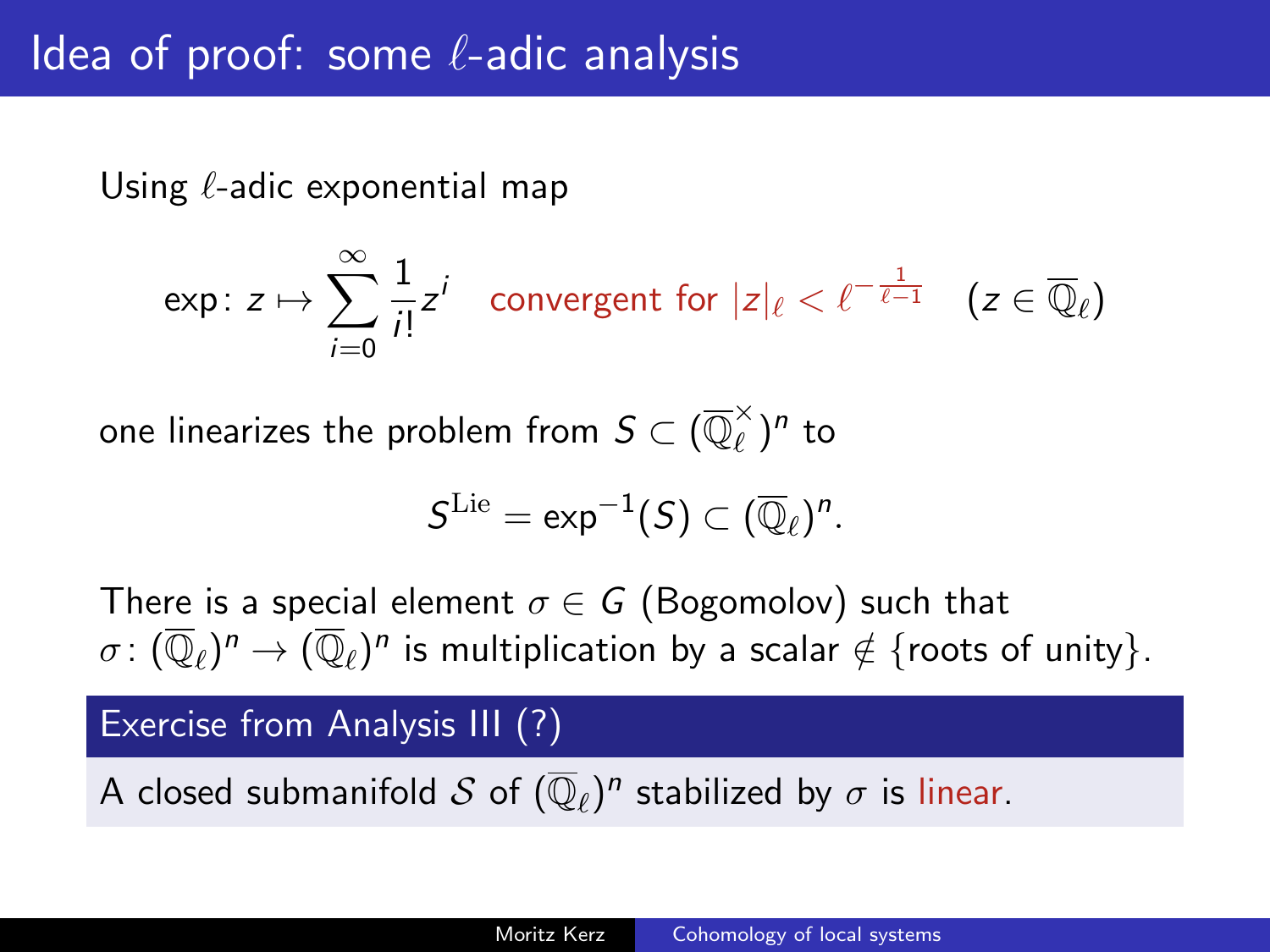#### Question

What happens (conjecturally) in the the higher rank case  $r > 1$ .

Need to consider 'special'(=geometric) points of  $\mathrm{Ch}_{r,\mathbb{C}}^{\pi}.$ 

#### Example

For  $f: Y \rightarrow X$  a family of smooth projective varieties the vector spaces

$$
x \in X \mapsto H^i(f^{-1}(x), \mathbb{C})
$$

form a local system.

Such local systems (or slight generalizations) are called geometric.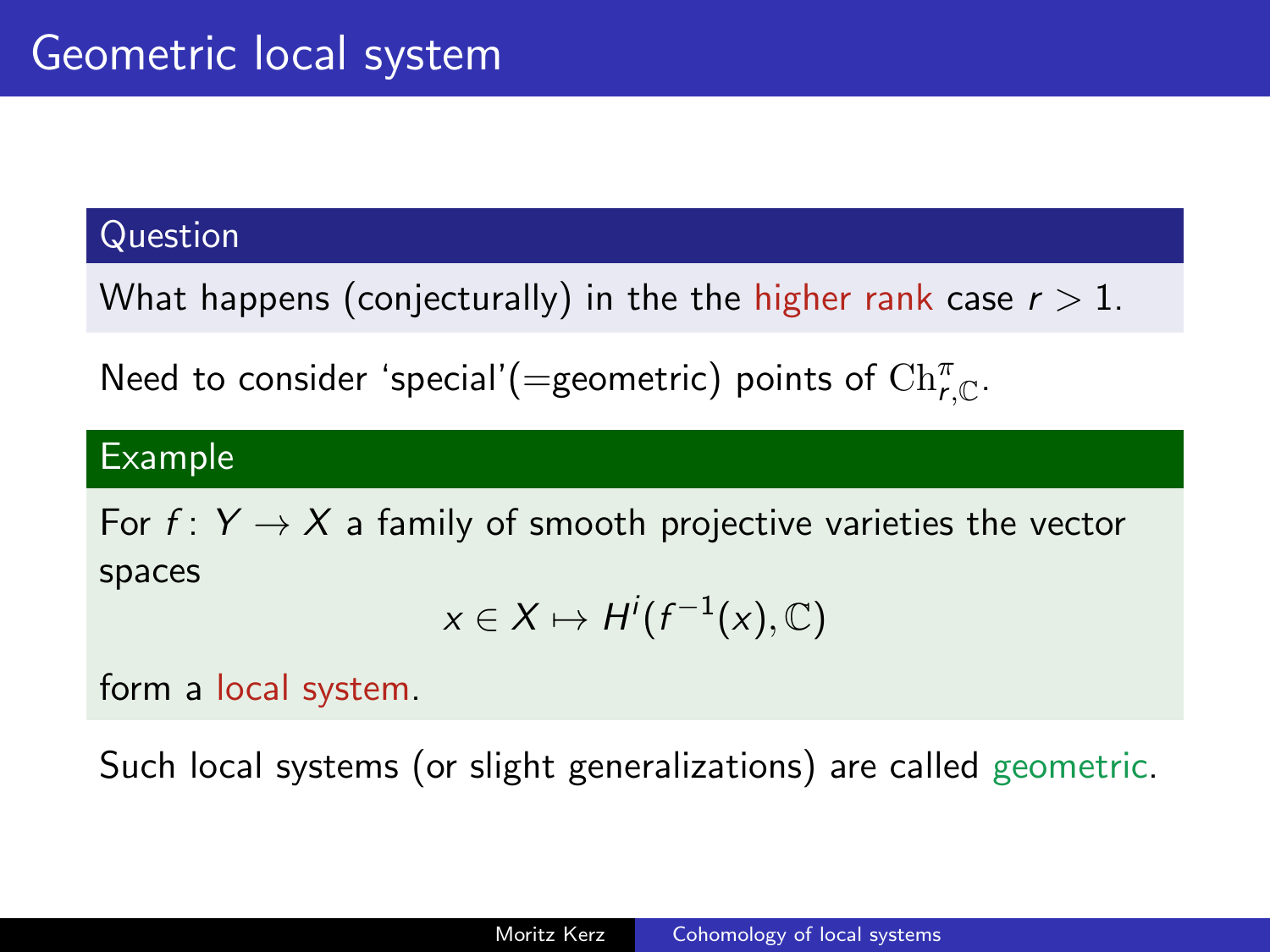## Density conjecture

### Density Conjecture (Simpson/Esnault-K)

 $\mathcal{S} \subset \mathrm{Ch}_{r,\overline{\mathbb{Q}}_{\ell}}^{\pi}$  irreducible subvariety,  $\varphi^{-1}(\mathcal{S}) \neq \varnothing$  stabilized by  $G$  $\Rightarrow$  the geometric points are Zariski dense in S.

Relation to our Theorem  $(r = 1)$ ?

**Fact:** For  $r = 1$  the geometric points are the torsion points of  $\mathrm{Ch}_{1,\mathbb{C}}^{\pi}$ .

Theorem (Laurent, 1984) aka Manin-Mumford conjecture for tori

Subvariety  $S \subset (\mathbb{C}^\times)^n$  such that the torsion points are Zariski dense on S  $\Rightarrow$  S is quasi-linear.

So for  $r = 1$ : Density Conjecture  $T_{\text{hm}}^{\text{Thm}}$ .(Laurent) quasi-linear part of our theorem. Moritz Kerz [Cohomology of local systems](#page-0-0)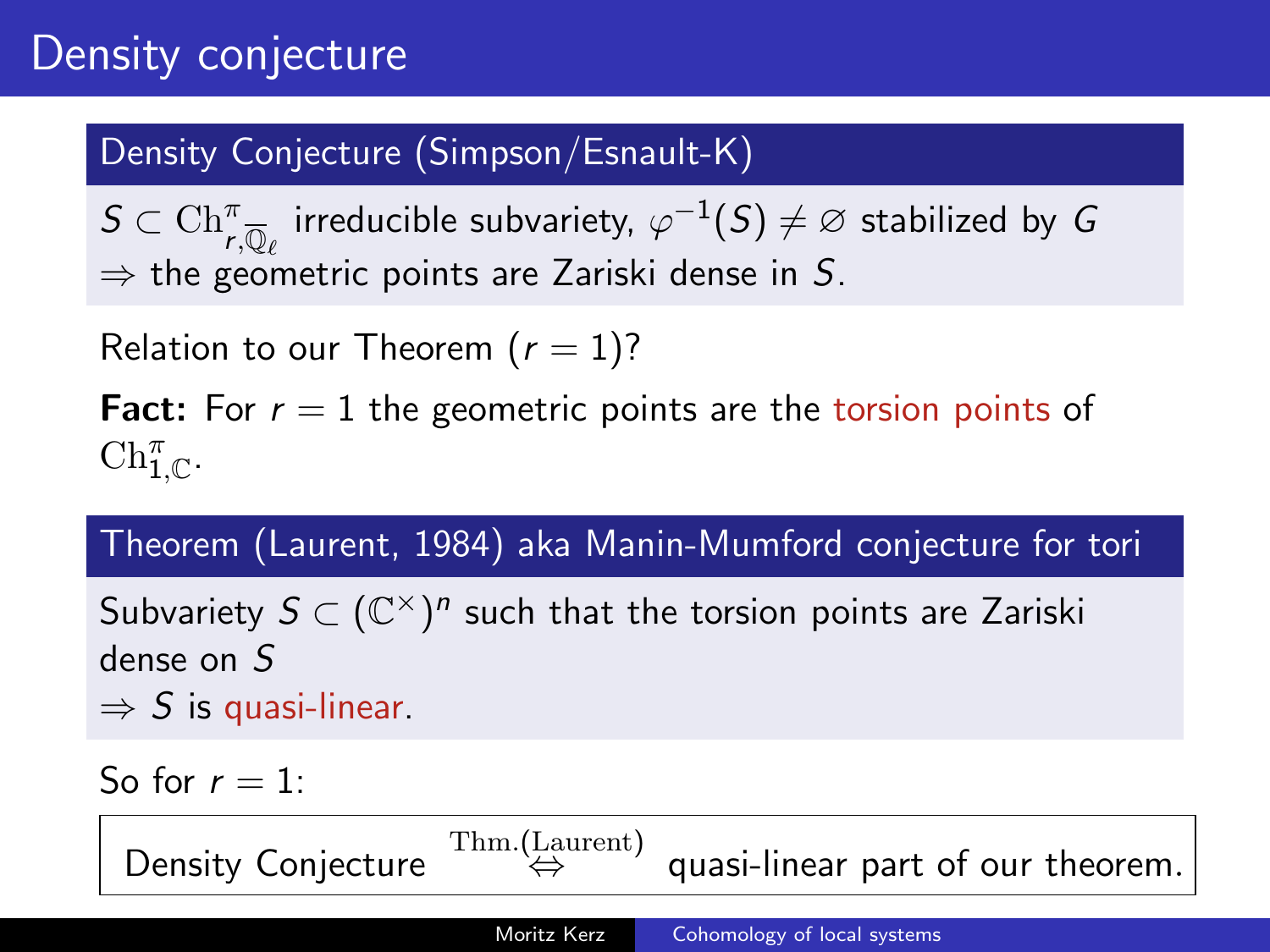## Weak evidence: quasi-unipotent local monodromy



 $\rho: \pi \to GL_r(\mathbb{C})$  representation,  $X \subset \overline{X}$  'nice' compactification. irreducible component D<sub>i</sub> of  $\overline{X} \setminus X \rightsquigarrow$  local monodromy operator  $\rho(g_i)$  (well-defined up to conjugation).

### Monodromy Theorem (Brieskorn, Borel, Grothendieck)

 $\rho$  geometric  $\Rightarrow$  local monodromy operators  $\rho(g_i)$  are quasi-unipotent (eigenvalues are roots of unity).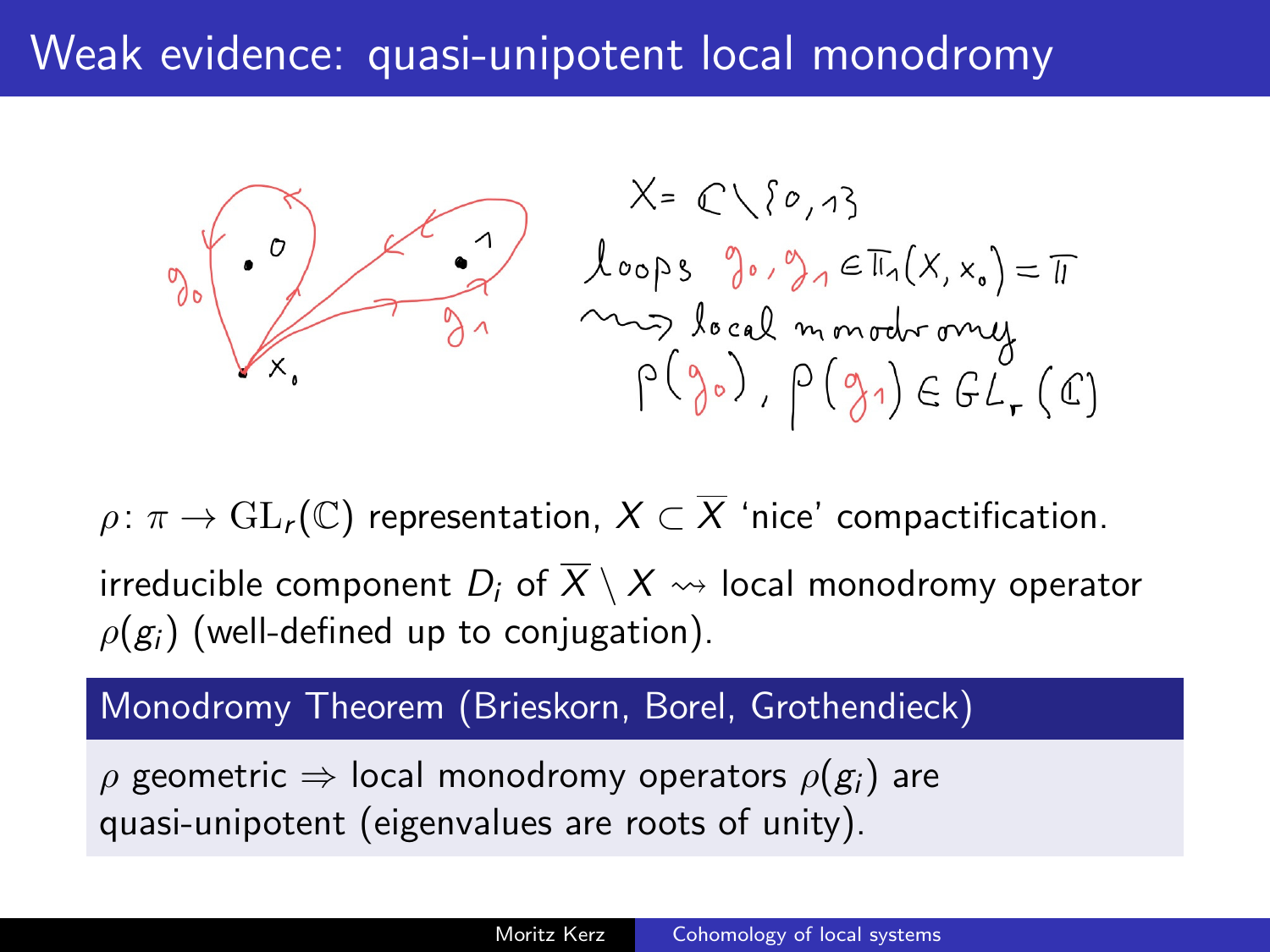The density conjecture  $+$  Monodromy Theorem together imply the following result.

### Theorem (Esnault-K)

 $\mathcal{S}\subset\mathrm{Ch}_{r,\mathbb{C}}^{\pi}$  irreducible subvariety,  $\varphi^{-1}(\mathcal{S})\neq\varnothing$  stabilized by  $G$  $\Rightarrow$  the representations  $\rho$  with quasi-unipotent local monodromy  $\rho(g_i)$  are Zariski dense.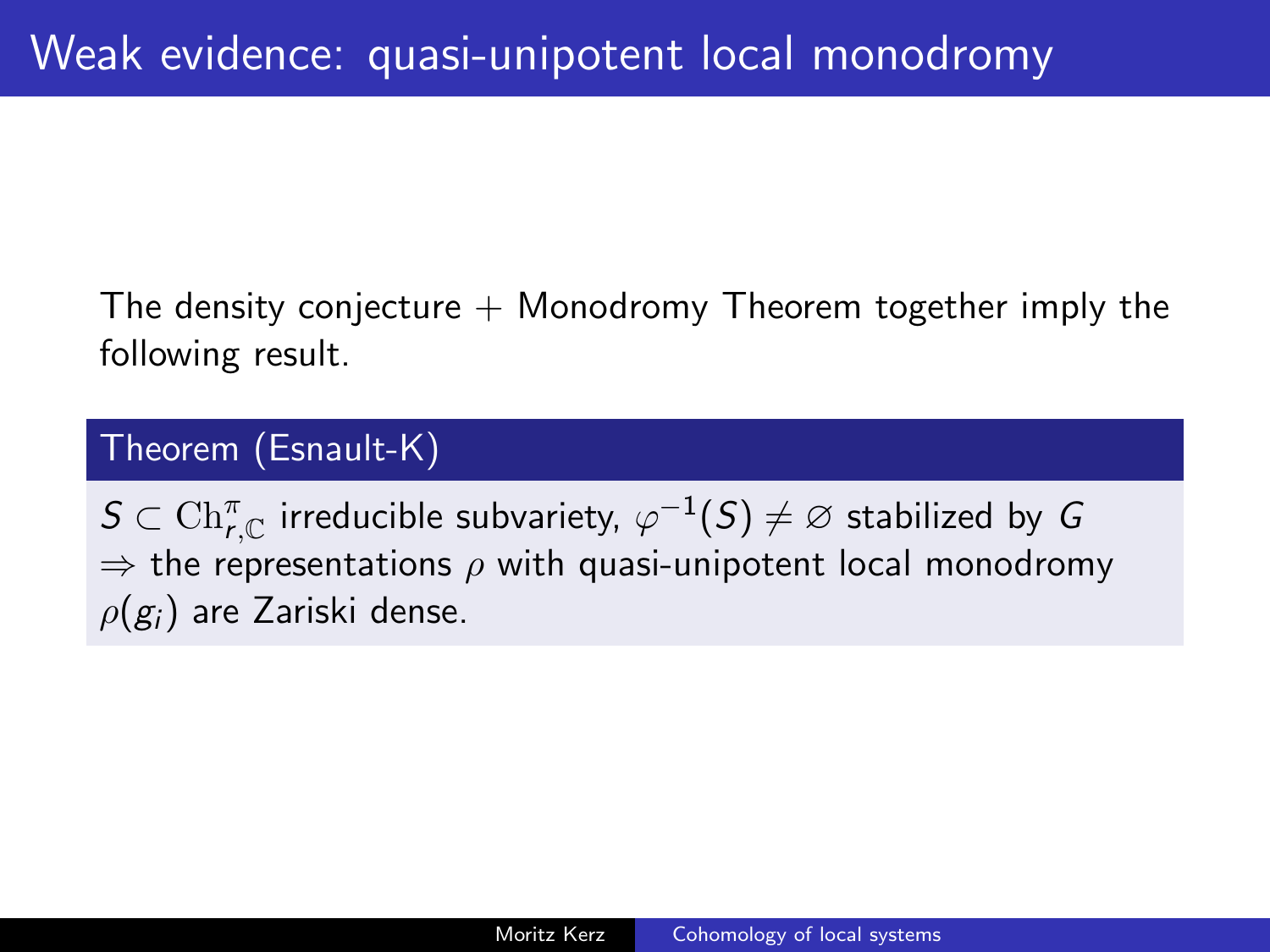### Further remarks

- Drinfeld (2001) proved that the de Jong conjecture (now a theorem thanks to Gaitsgory et. al. based on the geometric Langlands program) implies a weaker form of the Density Conjecture. He used this weak density together the Langlands correspondence for  $GL_r$  of function fields (Drinfeld/Lafforgue) to prove Kashiwara's conjecture about cohomology of complex varieties (Hard Lefschetz for semi-simple perverse sheaves etc.).
- $\blacksquare$  An analog of the Density Conjecture for the étale fundamental group over a field  $k = \overline{k}$  of positive characteristic would imply that the Kashiwara conjecture (Hard Lefschetz etc.) holds in positive characteristic for  $\ell$ -adic cohomology (one of the big open questions in étale cohomology).
- In characteristic  $> 0$  and for the étale fundamental group the analog of our theorem on quasi-linearity and motivicity holds for rank 1 (Esnault-K).